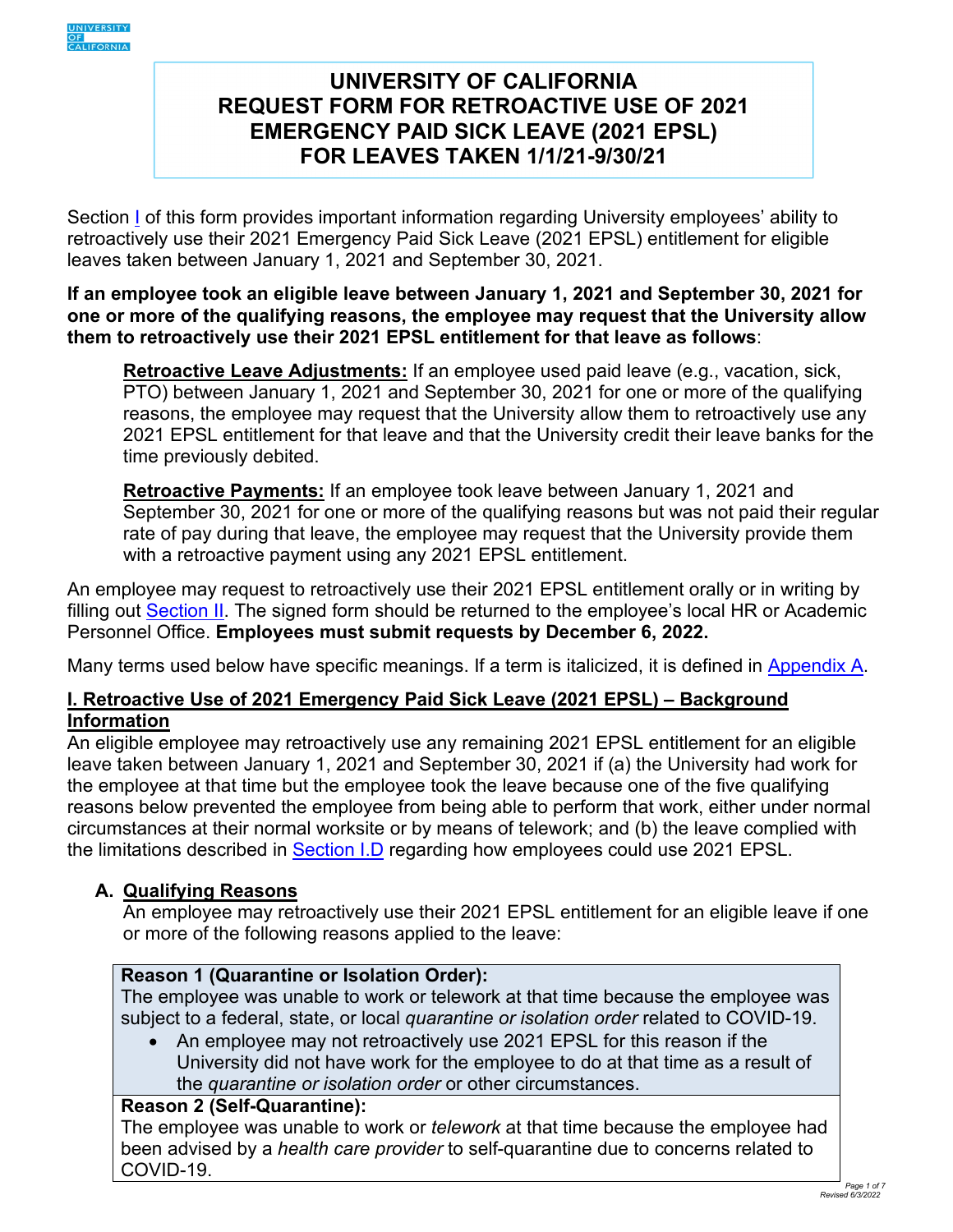<span id="page-1-0"></span>

#### **Reason 3 (Testing, Diagnosis, and/or Immunization):**

 The employee was unable to work or *telework* at that time because of any of the following:

- a) The employee was experiencing symptoms of COVID-19 and was seeking a medical diagnosis from a *health care provider.*
- awaiting the results of a diagnostic test for, or a medical diagnosis of, b) The employee had been exposed to COVID-19 and was seeking or COVID-19.
- c) The University had requested that the employee obtain a diagnostic test for, or a medical diagnosis of, COVID-19, and the employee was seeking or awaiting those results.
- d) The employee was obtaining immunization related to COVID-19.
- e) The employee was recovering from an injury, disability, illness, or condition related to obtaining immunization related to COVID-19.

### **Reason 4 (Caring for an Individual):**

 for an *individual* who was either subject to a federal, state, or local *quarantine or provider* to self-quarantine due to concerns related to COVID-19. The employee was unable to work or *telework* at that time because they were caring *isolation order* related to COVID-19 or who had been advised by a *health care* 

#### **Reason 5 (Closure of School/Child Care):**

 caring for their *child* whose *school* or *place of care* had closed (or whose *child care*  The employee was unable to work or *telework* at that time because the employee was *provider* was unavailable) for reasons related to COVID-19.

### **B. Eligibility for Retroactive Use of 2021 EPSL**

 and one or more of the five qualifying reasons applied to the leave. Employees who did not exhaust their 2021 EPSL entitlement are eligible to retroactively use 2021 EPSL if they took an eligible leave between January 1, 2021 and September 30, 2021,

#### **C. Amount of Potential Entitlement to Retroactive Use of 2021 EPSL**

- 1. Potential length of time an employee may retroactively use 2021 EPSL:
	- a. An employee may retroactively use any hours remaining from their 2021 EPSL entitlement.
	- b. The 2021 EPSL entitlement was up to 80 hours for full-time employees and the twoweek equivalent for part-time employees (capped at 80 hours). Under certain circumstances, full-time firefighters were entitled to more than 80 hours of 2021 EPSL.
- 2. Amount of pay an eligible employee will receive when retroactively using their 2021 EPSL entitlement for an eligible leave:
	- took the leave, not their regular rate of pay that is in effect when the employee a. The employee will receive their regular rate of pay that was in effect at the time they requests to retroactively use their 2021 EPSL entitlement. (Although the law allowed employers to place caps on pay for 2021 EPSL, the University decided not to apply these caps.)

# **D. How 2021 EPSL Could Be Taken**

 An employee may only retroactively use their 2021 EPSL entitlement for an eligible leave that complied with the following limitations regarding how employees could use 2021 EPSL.

 1. Non-exempt employees who were teleworking could take 2021 EPSL as a block (i.e., continuous) leave or intermittently in increments of at least one hour.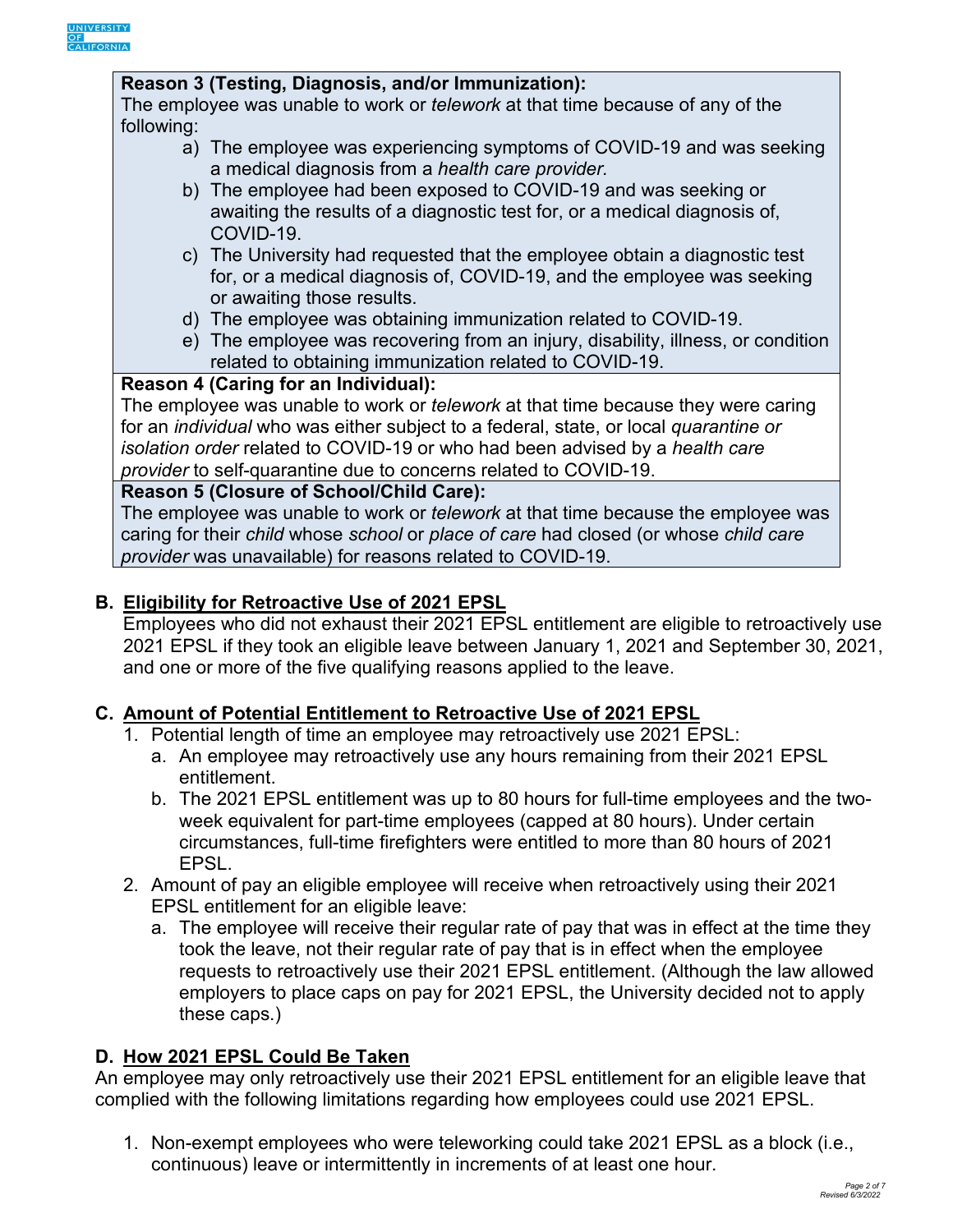- 2. Exempt employees who were teleworking could take 2021 EPSL as a block leave or intermittently in whole day increments.
- could take 2021 EPSL in increments of at least one hour, and exempt employees could 3. Employees working onsite could take 2021 EPSL for any reason as a block leave but could only take 2021 EPSL intermittently if taking 2021 EPSL for Reason 5 (school closure). When taking 2021 EPSL intermittently for Reason 5, non-exempt employees take EPSL in whole day increments. For public health reasons, employees working onsite who were taking 2021 EPSL for Reason 1 (quarantine or isolation order), Reason 2 (self-quarantine), Reason 3 (testing, diagnosis, and/or immunization), or Reason 4 (caring for an individual) must have continued using 2021 EPSL until the employee either used the full amount of 2021 EPSL or no longer had a qualifying reason for using 2021 EPSL.

# **E. 2021 EPSL is Protected Leave**

 prohibited. Individuals who believe they have been subjected to retaliation or discrimination Retaliation or discrimination against an employee requesting or using 2021 EPSL is strictly can submit complaints through their local Human Resources office, Affirmative Action/Equal Employment Opportunity office, Academic Personnel office, Labor Relations office, or the University [Whistleblower Hotline](https://secure.ethicspoint.com/domain/media/en/gui/23531/index.html) (800-403-4744).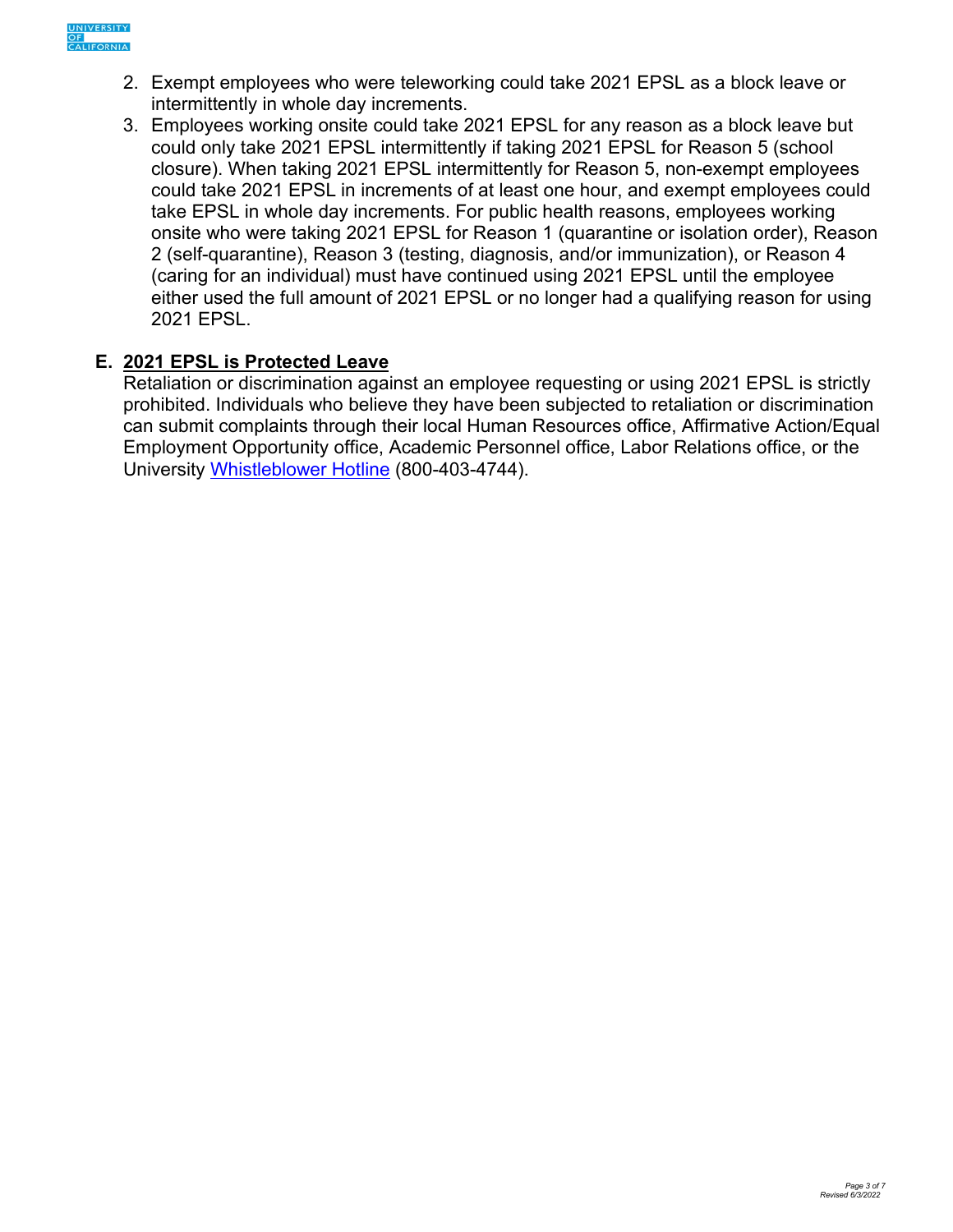#### <span id="page-3-0"></span>**II. REQUEST FORM FOR RETROACTIVE USE OF 2021 EMERGENCY PAID SICK LEAVE (2021 EPSL) University of California**

 **Instructions**: Complete this form to request to retroactively use 2021 EPSL for leave taken between January 1, 2021 and September 30, 2021. Submit this form by December 6, 2022.

| <b>EMPLOYEE INFORMATION</b>                                                                                                                                                                                                                                                                                                                                                                            |                                                                                                            |                   |  |  |  |  |  |
|--------------------------------------------------------------------------------------------------------------------------------------------------------------------------------------------------------------------------------------------------------------------------------------------------------------------------------------------------------------------------------------------------------|------------------------------------------------------------------------------------------------------------|-------------------|--|--|--|--|--|
| <b>EMPLOYEE NAME</b>                                                                                                                                                                                                                                                                                                                                                                                   | <b>EMPLOYEE ID</b>                                                                                         | <b>JOB TITLE</b>  |  |  |  |  |  |
|                                                                                                                                                                                                                                                                                                                                                                                                        |                                                                                                            |                   |  |  |  |  |  |
| <b>LOCATION</b>                                                                                                                                                                                                                                                                                                                                                                                        | <b>DEPARTMENT</b>                                                                                          | <b>SUPERVISOR</b> |  |  |  |  |  |
|                                                                                                                                                                                                                                                                                                                                                                                                        |                                                                                                            |                   |  |  |  |  |  |
|                                                                                                                                                                                                                                                                                                                                                                                                        |                                                                                                            |                   |  |  |  |  |  |
| I am requesting to retroactively use 2021 EPSL for the leave that I took on these dates:                                                                                                                                                                                                                                                                                                               |                                                                                                            |                   |  |  |  |  |  |
| That leave was (check applicable option):                                                                                                                                                                                                                                                                                                                                                              |                                                                                                            |                   |  |  |  |  |  |
| a block leave<br>an intermittent leave for Reason 5 while I was working onsite (see Section I.D above)<br>an intermittent leave while I was teleworking                                                                                                                                                                                                                                                |                                                                                                            |                   |  |  |  |  |  |
| During that leave (check applicable option describing your pay status):                                                                                                                                                                                                                                                                                                                                |                                                                                                            |                   |  |  |  |  |  |
| $\Box$ I used the following paid leave accruals (e.g., vacation, sick, PTO):<br>I did not receive my regular rate of pay.<br>Other: when the contract of the contract of the contract of the contract of the contract of the contract of the contract of the contract of the contract of the contract of the contract of the contract of the contract of th                                            |                                                                                                            |                   |  |  |  |  |  |
| I am requesting (check applicable option):                                                                                                                                                                                                                                                                                                                                                             |                                                                                                            |                   |  |  |  |  |  |
|                                                                                                                                                                                                                                                                                                                                                                                                        |                                                                                                            |                   |  |  |  |  |  |
| □ A retroactive leave adjustment where the University applies 2021 EPSL to that leave and credits my leave<br>bank for the time previously debited.                                                                                                                                                                                                                                                    |                                                                                                            |                   |  |  |  |  |  |
|                                                                                                                                                                                                                                                                                                                                                                                                        |                                                                                                            |                   |  |  |  |  |  |
|                                                                                                                                                                                                                                                                                                                                                                                                        | $\Box$ A retroactive payment for that leave because I wasn't paid my regular rate of pay.                  |                   |  |  |  |  |  |
| <b>REASON FOR TAKING LEAVE</b>                                                                                                                                                                                                                                                                                                                                                                         |                                                                                                            |                   |  |  |  |  |  |
| I was unable to work or <i>telework</i> during the above period due to the following Reason (as listed in <b>Section I.A</b> above):<br>$\Box$ 1 $\Box$ 2 $\Box$ 3 $\Box$ 4 $\Box$ 5                                                                                                                                                                                                                   |                                                                                                            |                   |  |  |  |  |  |
|                                                                                                                                                                                                                                                                                                                                                                                                        |                                                                                                            |                   |  |  |  |  |  |
| COMPLETE SECTION BELOW THAT IS APPLICABLE TO THE REASON FOR WHICH YOU TOOK LEAVE                                                                                                                                                                                                                                                                                                                       |                                                                                                            |                   |  |  |  |  |  |
| If requesting to retroactively use 2021 EPSL for Reason 1:<br>I was unable to work or <i>telework</i> during the above period because I was subject to a federal, state, or local quarantine<br>or isolation order related to COVID-19.                                                                                                                                                                |                                                                                                            |                   |  |  |  |  |  |
|                                                                                                                                                                                                                                                                                                                                                                                                        |                                                                                                            |                   |  |  |  |  |  |
| The following federal, state, or local governmental entity issued this order:                                                                                                                                                                                                                                                                                                                          |                                                                                                            |                   |  |  |  |  |  |
|                                                                                                                                                                                                                                                                                                                                                                                                        |                                                                                                            |                   |  |  |  |  |  |
| If requesting to retroactively use 2021 EPSL for Reason 2:                                                                                                                                                                                                                                                                                                                                             |                                                                                                            |                   |  |  |  |  |  |
| I was unable to work or telework during the above period because I had been advised by a health care provider to self-<br>quarantine during these dates <b>contains the set of the set of the set of the set of the set of the set of the set of the set of the set of the set of the set of the set of the set of the set of the set of the set of the se</b><br>due to concerns related to COVID-19. |                                                                                                            |                   |  |  |  |  |  |
|                                                                                                                                                                                                                                                                                                                                                                                                        |                                                                                                            |                   |  |  |  |  |  |
| If requesting to retroactively use 2021 EPSL for Reason 3:                                                                                                                                                                                                                                                                                                                                             |                                                                                                            |                   |  |  |  |  |  |
| I was unable to work or telework during these dates ____________________________<br>because of the following (check as                                                                                                                                                                                                                                                                                 |                                                                                                            |                   |  |  |  |  |  |
| applicable):                                                                                                                                                                                                                                                                                                                                                                                           |                                                                                                            |                   |  |  |  |  |  |
| provider.                                                                                                                                                                                                                                                                                                                                                                                              | □a) I was experiencing symptoms of COVID-19 and was seeking a medical diagnosis from a health care         |                   |  |  |  |  |  |
| $\Box$ b) I had been exposed to COVID-19 and was seeking or awaiting the results of a diagnostic test for, or a<br>medical diagnosis of, COVID-19.                                                                                                                                                                                                                                                     |                                                                                                            |                   |  |  |  |  |  |
| $\Box$ c)<br>I was seeking or awaiting those results.                                                                                                                                                                                                                                                                                                                                                  | The University had requested that I obtain a diagnostic test for, or a medical diagnosis of, COVID-19, and |                   |  |  |  |  |  |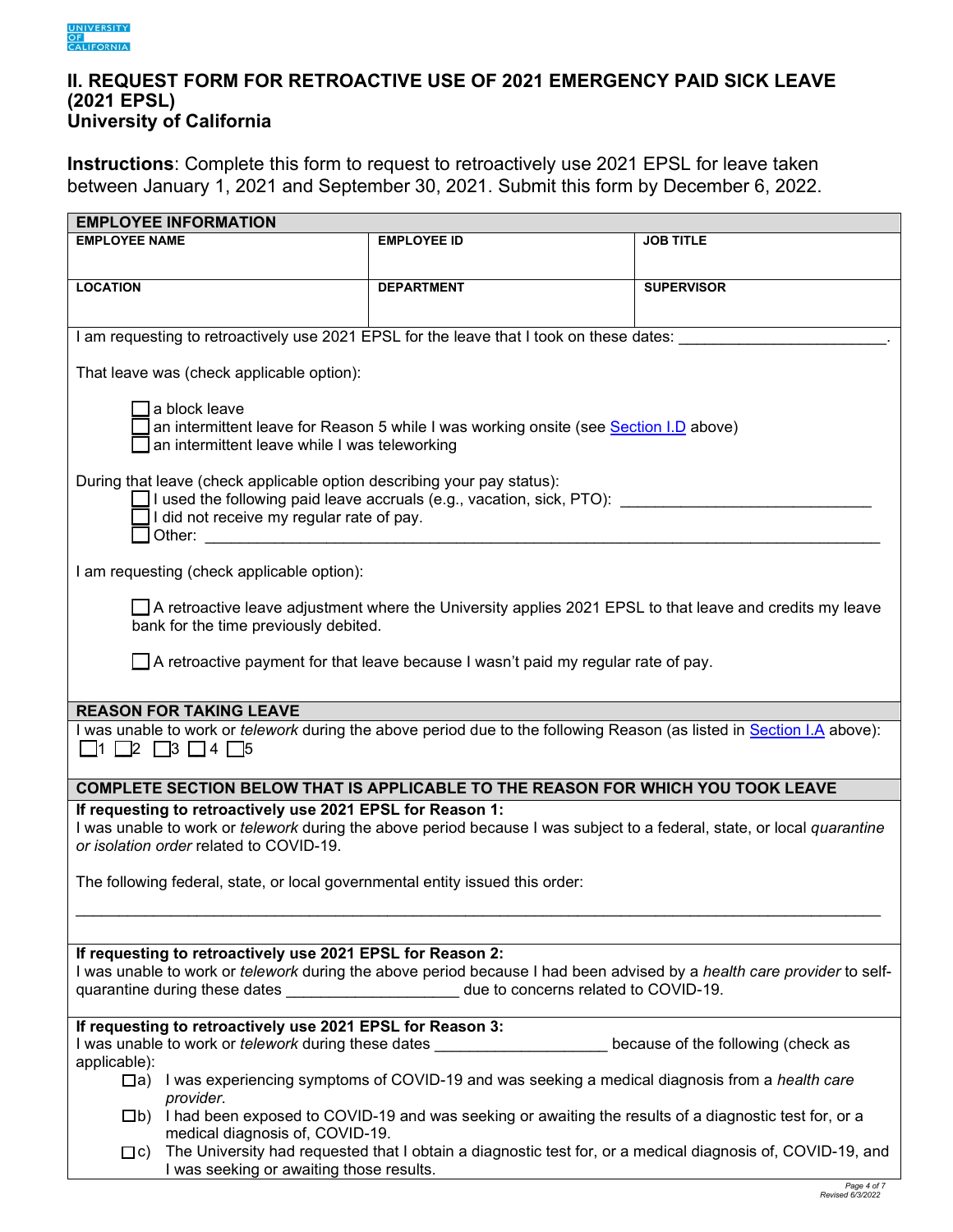

|                                                                                                                                                                                                                                                                                                                                                                                                                                                                                                                                                                               |                                                                                                                                                                                                                                                                                                                                                    | □d) I was obtaining immunization related to COVID-19.<br>COVID-19.    |             | □e) I was recovering from an injury, disability, illness, or condition related to obtaining immunization related to |             |  |  |  |  |
|-------------------------------------------------------------------------------------------------------------------------------------------------------------------------------------------------------------------------------------------------------------------------------------------------------------------------------------------------------------------------------------------------------------------------------------------------------------------------------------------------------------------------------------------------------------------------------|----------------------------------------------------------------------------------------------------------------------------------------------------------------------------------------------------------------------------------------------------------------------------------------------------------------------------------------------------|-----------------------------------------------------------------------|-------------|---------------------------------------------------------------------------------------------------------------------|-------------|--|--|--|--|
| If requesting to retroactively use 2021 EPSL for Reason 4:<br>I was unable to work or <i>telework</i> during the above period because I was caring for an <i>individual</i> who was either<br>subject to a federal, state, or local quarantine or isolation order related to COVID-19 or who had been advised by a<br>health care provider to self-quarantine due to concerns related to COVID-19.                                                                                                                                                                            |                                                                                                                                                                                                                                                                                                                                                    |                                                                       |             |                                                                                                                     |             |  |  |  |  |
|                                                                                                                                                                                                                                                                                                                                                                                                                                                                                                                                                                               |                                                                                                                                                                                                                                                                                                                                                    |                                                                       |             |                                                                                                                     |             |  |  |  |  |
| 2.                                                                                                                                                                                                                                                                                                                                                                                                                                                                                                                                                                            |                                                                                                                                                                                                                                                                                                                                                    |                                                                       |             |                                                                                                                     |             |  |  |  |  |
| 3.                                                                                                                                                                                                                                                                                                                                                                                                                                                                                                                                                                            | Complete one of the following:<br>a. The individual identified above was subject to a quarantine or isolation order issued by the following<br>federal, state, or local governmental entity:                                                                                                                                                       |                                                                       |             |                                                                                                                     |             |  |  |  |  |
|                                                                                                                                                                                                                                                                                                                                                                                                                                                                                                                                                                               | b.                                                                                                                                                                                                                                                                                                                                                 |                                                                       |             | The individual identified above had been advised by a health care provider to self-quarantine during these          |             |  |  |  |  |
|                                                                                                                                                                                                                                                                                                                                                                                                                                                                                                                                                                               |                                                                                                                                                                                                                                                                                                                                                    | dates __________________________ due to concerns related to COVID-19. |             |                                                                                                                     |             |  |  |  |  |
| I was unable to work or <i>telework</i> during these dates _______________________ because I was caring for my<br>child/children whose school or place of care had closed (or whose child care provider was unavailable) for reasons<br>related to COVID-19.<br>1. Name of each child for whom I provided care during the above period:<br>During the above period, my child's/children's school, place of care, or child care provider was closed or<br>2.<br>unavailable to my child/children only on certain days due to their implementation of an alternate day or other |                                                                                                                                                                                                                                                                                                                                                    |                                                                       |             |                                                                                                                     |             |  |  |  |  |
|                                                                                                                                                                                                                                                                                                                                                                                                                                                                                                                                                                               | hybrid-attendance schedule.<br>$\Box$ No, this does not apply to me.<br>□ Yes, I confirm this is true. My child's/children's school, place of care, or child care provider was closed or<br>unavailable to my child/children only on certain days because they had implemented the following alternate day or<br>other hybrid-attendance schedule: |                                                                       |             |                                                                                                                     |             |  |  |  |  |
| For example: "My child's school only permitted my child to attend school in person on Tuesdays and<br>Thursdays, and my child participated in remote learning on Mondays, Wednesdays, and Fridays."                                                                                                                                                                                                                                                                                                                                                                           |                                                                                                                                                                                                                                                                                                                                                    |                                                                       |             |                                                                                                                     |             |  |  |  |  |
| <b>CERTIFICATION</b><br>I certify that the foregoing is true. I understand that the University may require additional documentation in support of                                                                                                                                                                                                                                                                                                                                                                                                                             |                                                                                                                                                                                                                                                                                                                                                    |                                                                       |             |                                                                                                                     |             |  |  |  |  |
| my request to retroactively use 2021 EPSL.                                                                                                                                                                                                                                                                                                                                                                                                                                                                                                                                    |                                                                                                                                                                                                                                                                                                                                                    |                                                                       |             |                                                                                                                     |             |  |  |  |  |
|                                                                                                                                                                                                                                                                                                                                                                                                                                                                                                                                                                               |                                                                                                                                                                                                                                                                                                                                                    | <b>EMPLOYEE SIGNATURE</b>                                             | <b>DATE</b> | <b>SUPERVISOR SIGNATURE</b>                                                                                         | <b>DATE</b> |  |  |  |  |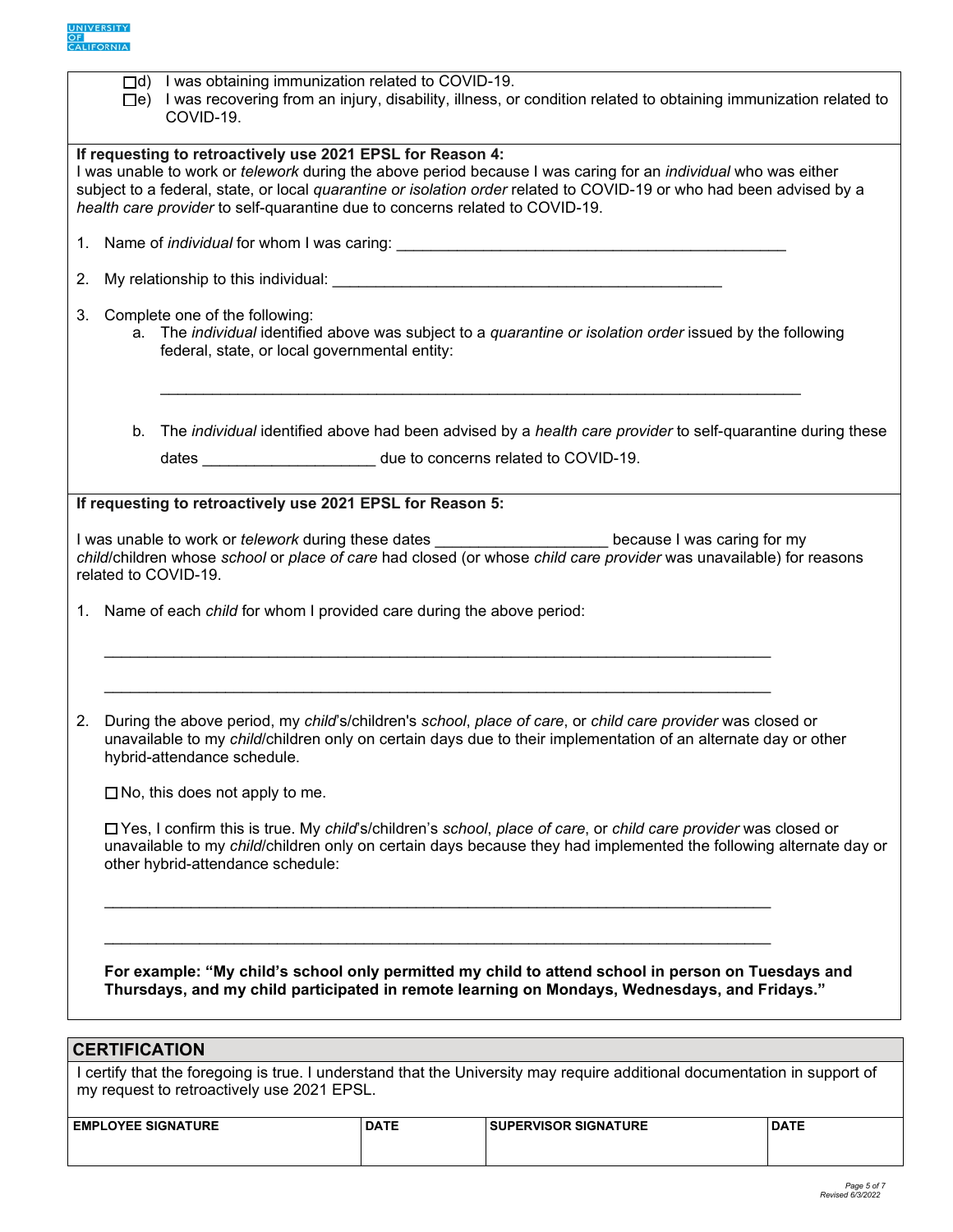<span id="page-5-0"></span>

# **APPENDIX A DEFINITIONS**

**Child**: The employee's biological, adopted, or foster child, a stepchild, a legal ward, or a child to whom the employee stands in loco parentis. An employee stands in loco parentis to a child when the employee has day-to-day responsibilities to care for or financially supports the child.

 child care provider need not be compensated or licensed if they are a family member or friend, **Child Care Provider**: A provider who receives compensation for providing child care services on a regular basis, including a center-based child care provider, a group home child care provider, a family child care provider, or other provider of child care services for compensation that is licensed, regulated, or registered under State law and satisfies State and local requirements. An eligible such as a neighbor, who regularly cares for the employee's child.

 as demonstrated by x-ray to exist), nurse practitioner, nurse mid-wife, physician assistant, or **Health Care Provider**: A doctor of medicine or osteopathy who is authorized to practice medicine or surgery (as appropriate) by the State in which the doctor practices; a podiatrist, dentist, clinical psychologist, optometrist, chiropractor (limited to the treatment of the spine to correct a subluxation clinical social worker who is authorized to practice in the State and is performing within the scope of their practice as defined under State Law; a Christian Science practitioner; any health care provider that the employee's health plan carrier recognizes for purposes of payment; and a health care provider listed above who practices in a country other than the United States, who is authorized to practice in accordance with the law of that country, and who is performing within the scope of their practice as defined under such law.

 quarantined. This could include, for example, an employee's grandparent, grandchild, or sibling. "Individual" does not include persons with whom the employee has no personal relationship. **Individual**: The employee's immediate family member, a person who regularly resides in the employee's home, or a similar person with whom the employee has a relationship that creates an expectation that the employee would care for the person if he or she were quarantined or self-

 employee works for the University. The physical location does not have to be solely dedicated to **Place of Care**: A physical location in which care is provided for the employee's child while the such care. Examples include day care facilities, preschools, before and after school care programs, schools, homes, summer camps, summer enrichment programs, and respite care programs.

 perform but for the order. This also includes when a Federal, State, or local government authority **Quarantine or Isolation Order**: Includes quarantine, isolation, containment, shelter-in-place, or stay-at-home orders issued by any Federal, State, or local government authority that cause the employee to be unable to work even though the University has work that the employee could has advised categories of citizens (e.g., of certain age ranges or of certain medical conditions) to shelter in place, stay at home, isolate, or quarantine, causing those categories of employees to be unable to work even though the University has work for them.

**School**: An "elementary school" or "secondary school" as follows: